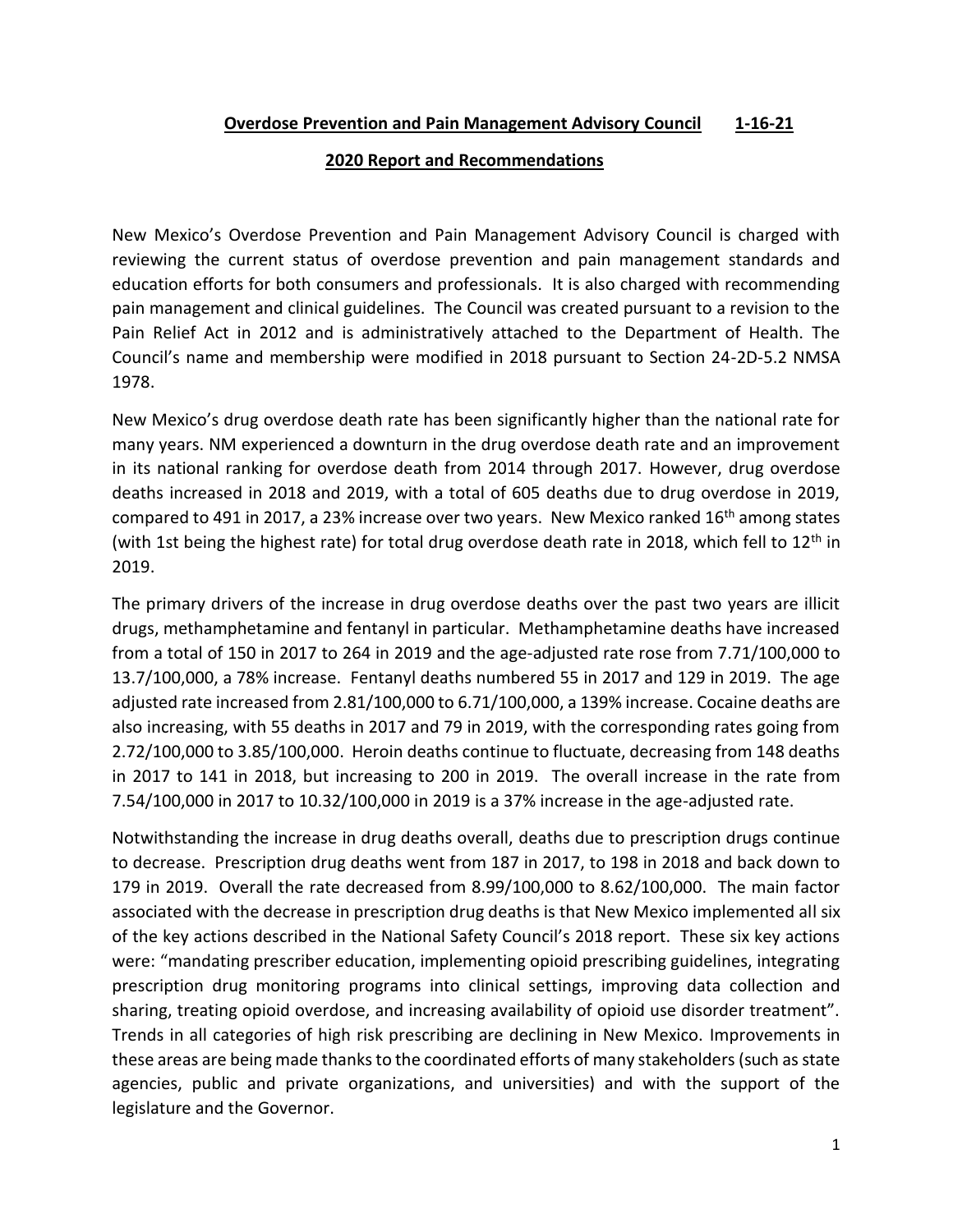Continued improvements in naloxone training and distribution are necessary to decrease the death rates due to both licit and illicit opioids. New Mexico continues to improve the distribution of naloxone in the state, as 95% of retail pharmacies distributed naloxone in 2019. There are several promising drugs under investigation for methamphetamine dependence and abuse, including sustained-release methylphenidate and Mirtazapine, both of which have shown reduced cravings and use in studies.

Other measures could be used to decrease deaths due to methamphetamines and other nonopioid drugs. In the meantime, medication-assisted treatment for substances other than opioids is being developed. Drug courts and diversion to monitored treatment have been shown to reduce recidivism due to methamphetamines. Peer support and referrals to treatment after a non-fatal overdose seen in the emergency room have been effective in reducing opioid overdoses in individuals; tailoring a similar response for other substances could also prove to be valuable. Safe injection sites have also reduced fatal overdoses in communities that have established them.

The following recommendations are made by the Council:

- 1. The Human Services Department should pilot and evaluate a project of including integrative medicine to treat chronic non-cancer pain in Centennial Care and Fee-for-Service Medicaid for a year in Federally Qualified Health Care Centers and other health care clinics. (Integrative medicine is medical care that selectively incorporates elements of complementary and alternative medicine into orthodox methods of diagnosis and treatment. Examples of complementary and alternative medicine include acupuncture, aromatherapy, chiropractic, dietary supplements, herbal medicine, homeopathy, massage therapy, music therapy, mediation, osteopathy, yoga, and others.)
- 2. The Legislature should fund the Administrative Office of the Courts for case managers in all drug or DWI courts to provide linkage to care and/or social/recovery services.
- 3. The Legislature should update the Physical Therapy Practice Act to include the addition of the Physical Therapist Licensure Compact to allow for interstate practice. This legislation would provide for easier access to physical therapists who provide nonpharmacological pain management.
- 4. The Legislature should decriminalize the possession of fentanyl test strips, which are currently considered drug paraphernalia. (Controlled Substances Act: 30-31-25.1) Fentanyl test strips can be used by people who use drugs to detect the presence of fentanyl in substances that people who use substances plan to ingest, thus warning them of increased risk of overdose due to fentanyl.